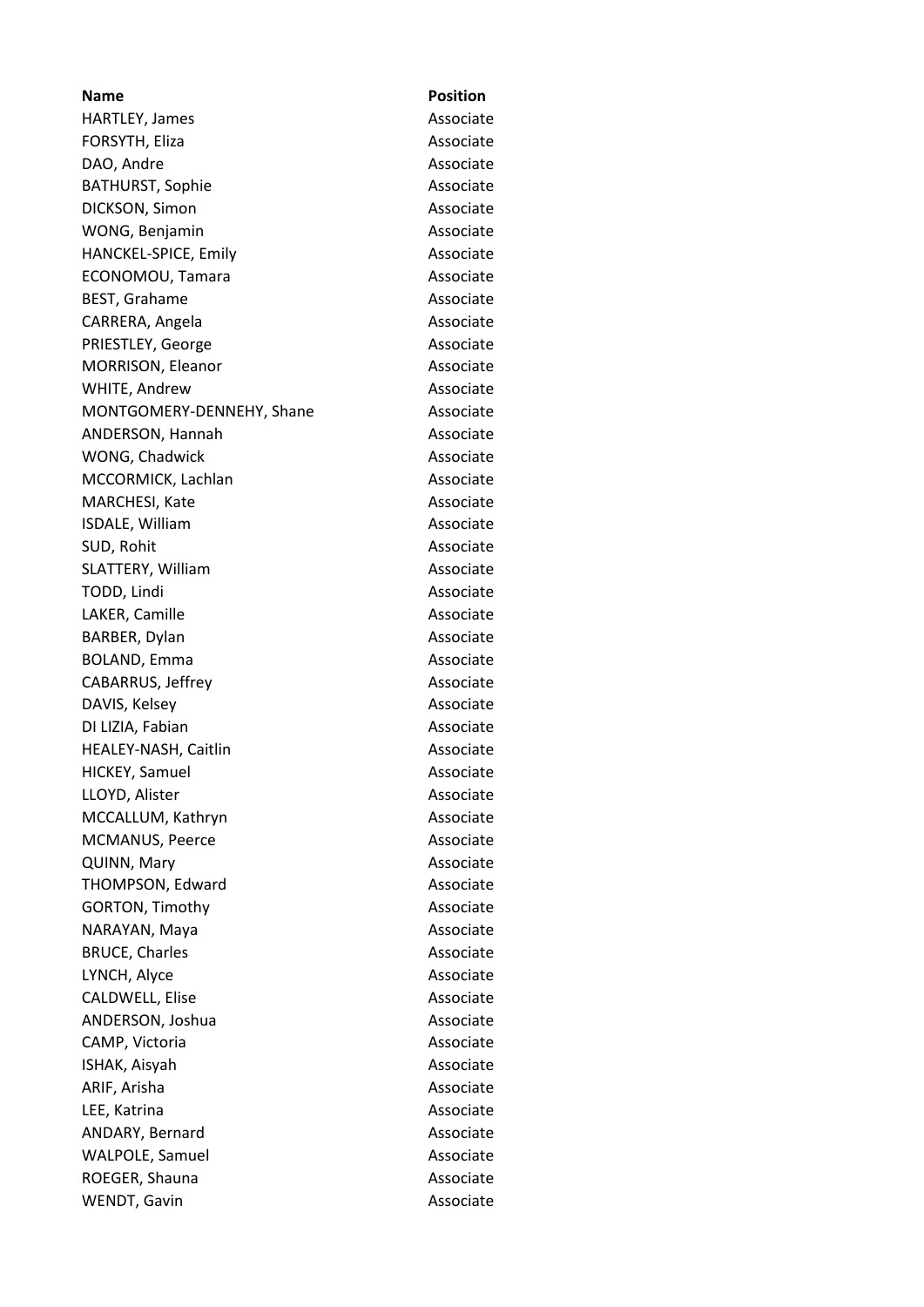TUTTON. Jordan Associate EMERY, Joel **Associate** Chen Yi Mei, Mi-Lin Danielle Associate Emmett. Christopher Associate Lane, Fraser **Associate** MUNRO, James **Associate** Dormer, Alice Associate Walker, Zoe **Associate** Golding, Gabrielle **Associate** Maybery, Tessa Associate SHERIEFF, Uzma Associate Whiteside, Georgina **Associate** Helvadjian, David Associate REES-MURPHY, Leo Associate Hord, Brendan Associate Rust, Jordina **Associate** Smith, Jordan **Associate** Franzmann, Ebony **Associate** Stevens, Lisette **Associate** Devereaux, Lydia Associate Werner, Nicholas **Associate** Back, Ebony **Associate** ROBERTS, Andrew Associate Kaci, Hanna Associate Cao, Rachel **Associate** Allen, Georgia **Associate** Associate Bordignon, Lucinda Associate Ng, Jaslyn Associate Alexander, Charlotte **Associate** Associate HOARE, Samuel **Associate** Barrett, James **Associate** Morrison, Rebecca Associate Richards-Neville, Christabel Associate Duncan, Samuel **Associate** Annabell, Paul **Annabell**, Paul Associate White, Samuel **Associate** Gluer, Eloise **Associate** Maybery, Tessa Associate SHARMA, Kunal Associate Edwards, Amelia Associate Murphy, Stephanie **Associate to Murphy J** Associate to Murphy J Petry, Joseph Associate Marcou, Alexander Associate to Beach J Schultz, Danielle **Associate to White J** Associate to White J Brunner, Katherine **Associate to Charlesworth J** Morrison, Emily **Associate to Kerr J** Associate to Kerr J Regan, Arlette **Associate to Kenny J** Associate to Kenny J Kotzman, Nicholas **Associate to Middleton J** Smith, Helen Associate to Davies J Wilkinson, Ian Associate to Perram J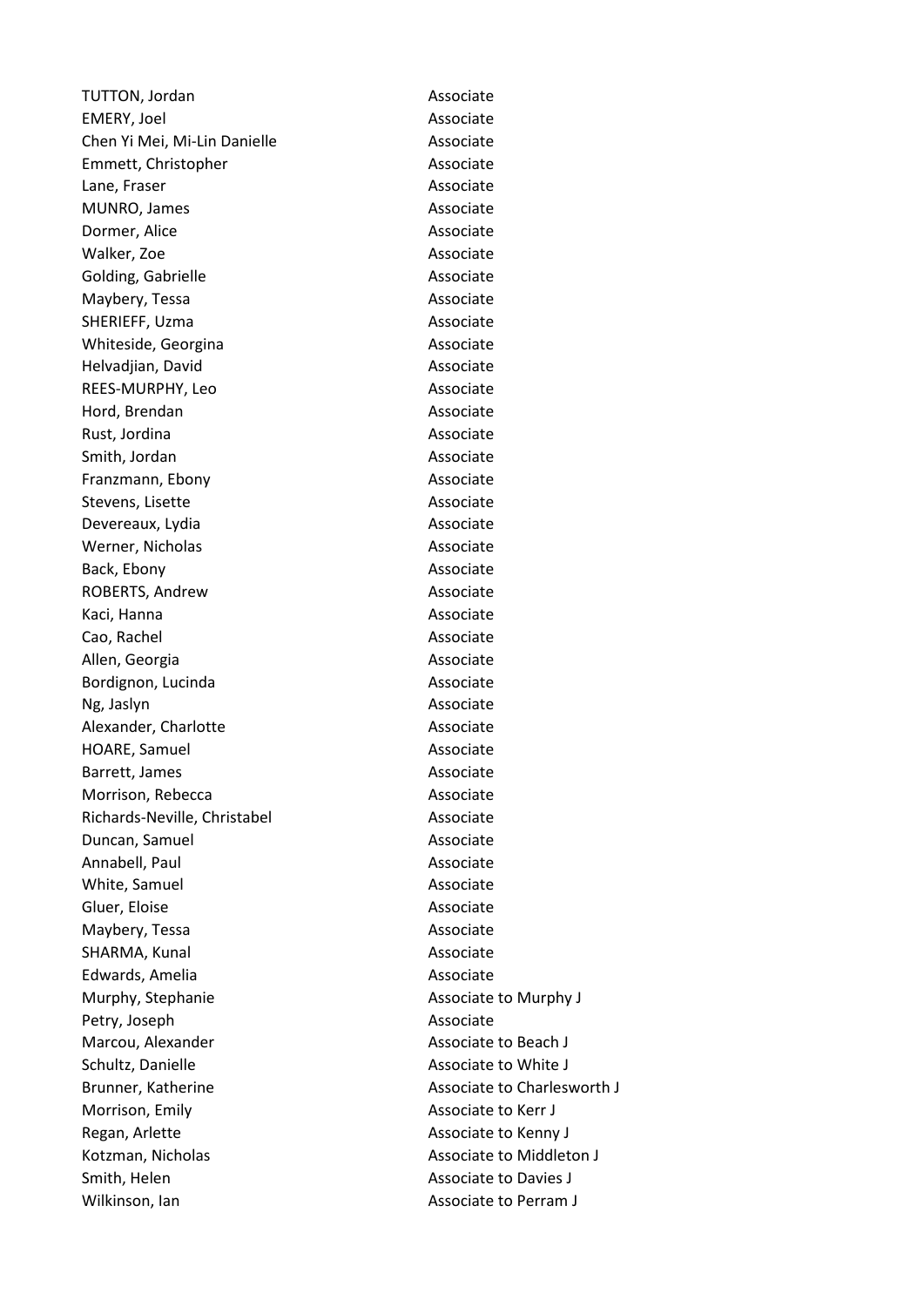Hunter, Ryan Associate to Rares J Morrison, Cameron **Associate to Thawley J** Associate to Thawley J O'Connor, Mollie **Associate** COURTMAN, Anna Executive Associate TEO, Luke **Executive Associate** HOLLIDAY-O'BRIEN, Bianca Executive Associate Evetts, Megan Executive Associate Alexander, Georgia Associate to Jagot J Lucas, Rebecca **Associate to McKerracher J** Associate to McKerracher J Kayis, Deniz **Associate** McKenzie, Jessie **Associate to Nicholas J** Associate to Nicholas J Graus, Zoe **Associate to Lee J** Butler, Kelly **Associate to Katzmann J** Bester, Cecile **EXALC EXACTED** E Associate to Burley J Leith, Jeremy **Associate to Bromwich J** Kalman, Aviva **Associate to Wheelahan J** Bladen, Catherine **Associate to Bromwich J** Associate to Bromwich J Keeves, James **Associate to Besanko J** Dormer, Alice Hayley **Associate to Banks-Smith J** Brierley-Hay, Monica Brigitte Associate to Colvin J Shackley, Isabelle Mary **Associate** Scott, Thomas Frederick Associate to Farrell J Hicks. Zephyr Mae Associate to Flick J Crowley, Anna Elizabeth Associate to Foster J McLachlan, Benjamin Myles John Associate to Gleeson J Kelshiker, Prashant Associate to Griffiths J Vassel, Rose Associate to Markovic J Harrison-Ichlov, Alexandra Associate to Mortimer J Ronan, Olivia Associate to Perram J Tan, Wee An Associate to Perry J Chan, Eugene **Associate to Rares J** Associate to Rares J Randles, William **Associate to Robertson J** Kittikhoun, Angela **Associate to Steward J** Associate to Steward J Copeland, Samantha Associate to Wigney J Bricknell, Roseanna **Associate to Yates J** Associate to Yates J Shearer, Alexandra Associate to Thawley J Rigby, James **Associate to Derrington J** Pokarier, Nicholas **Associate to Greenwood J** Litchfield, James Associate to O'Callaghan J Wain, Rebecca **Associate to Collier J** Associate to Collier J Paterson, Matthew **Associate to Logan J** Macleod, Rachel **Associate to Moshinsky J** Associate to Moshinsky J Bates, Phoebe Associate to Stewart J Wormald, Thomas **Associate to O'Bryan J** Jayasekera, Aparna Associate to Jackson J Lange, Maxine **Associate to Bromberg J** Debrincat, Justin **Associate to Snaden J** Jeffreys, Paul **Associate to Anderson J** Chowdhury, Amir Associate Boyle, Phoebe **Associate to Abraham J** Associate to Abraham J